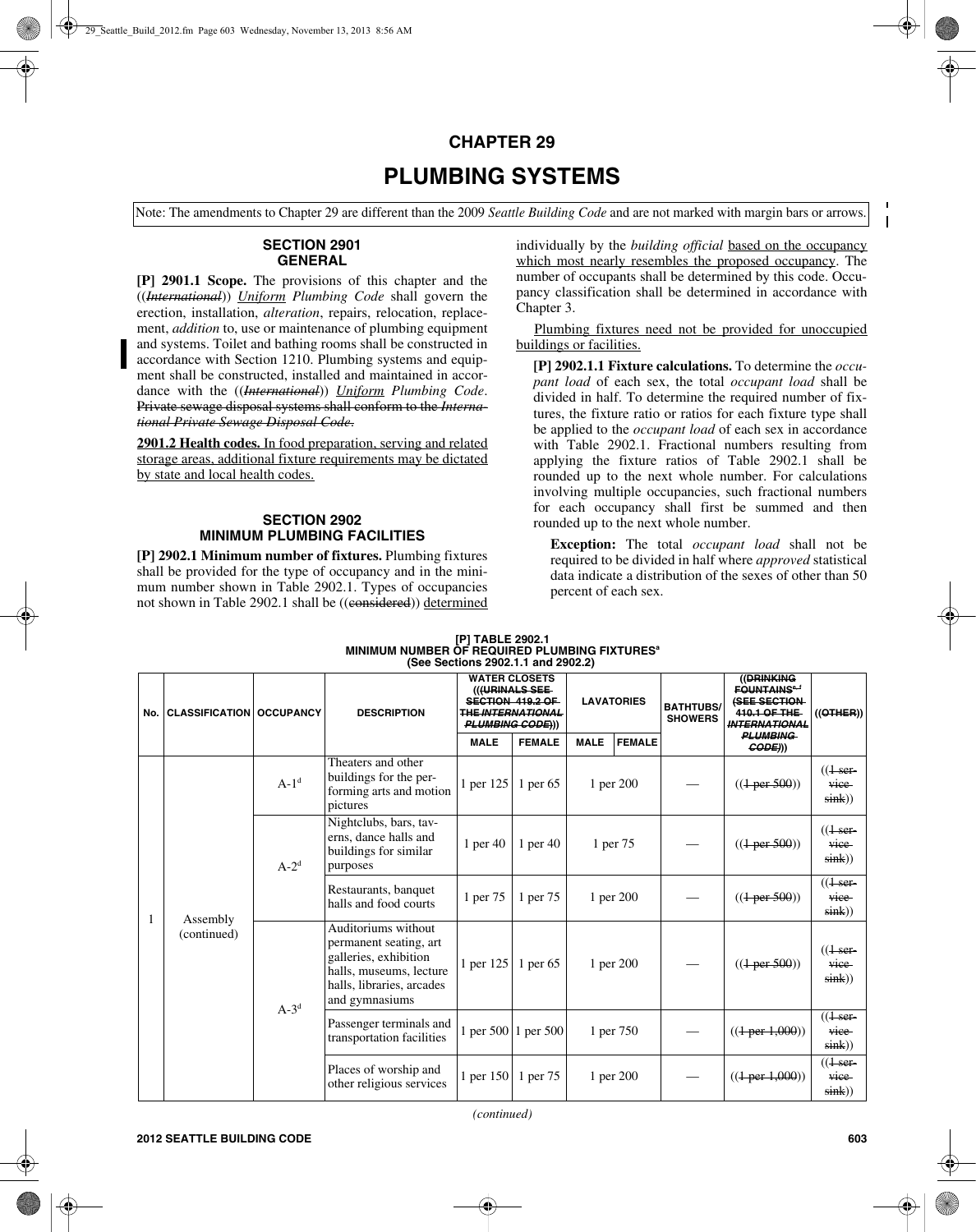# **[P] TABLE 2902.1—(continued) MINIMUM NUMBER OF REQUIRED PLUMBING FIXTURESa (See Sections 2902..1.1 and 2902.2)**

| No. | <b>CLASSIFICATION   OCCUPANCY</b> |       | <b>DESCRIPTION</b>                                                                                                                                                                                  | <b>WATER CLOSETS</b><br>(((URINALS SEE SECTION<br>419.2 OF THE<br><b>INTERNATIONAL</b><br>PLUMBING CODE)))                           |                                                                                    | <b>LAVATORIES</b>                                                                 |                    | <b>BATHTUBS/</b><br><b>SHOWERS</b>                                                                 | ((DRINKING<br><b>FOUNTAINS<sup>6,4</sup></b><br>(SEE SECTION-<br>410.1 OF THE<br><b>INTERNATIONAL</b><br><b>PLUMBING</b> | ((OTHER))                                                     |
|-----|-----------------------------------|-------|-----------------------------------------------------------------------------------------------------------------------------------------------------------------------------------------------------|--------------------------------------------------------------------------------------------------------------------------------------|------------------------------------------------------------------------------------|-----------------------------------------------------------------------------------|--------------------|----------------------------------------------------------------------------------------------------|--------------------------------------------------------------------------------------------------------------------------|---------------------------------------------------------------|
|     |                                   |       |                                                                                                                                                                                                     | <b>MALE</b>                                                                                                                          | <b>FEMALE</b>                                                                      | <b>MALE</b>                                                                       | <b>FEMALE</b>      |                                                                                                    | CODE))                                                                                                                   |                                                               |
| 1   | Assembly                          | $A-4$ | Coliseums, arenas,<br>skating rinks,<br>pools and tennis<br>courts for indoor<br>sporting events and<br>activities                                                                                  | 1 per 75 for<br>the first<br>1,500 and 1   1,520 and 1<br>per $120$ for<br>the remain-<br>der exceed-<br>ing 1,500                   | 1 per 40 for<br>the first<br>per 60 for<br>the remain-<br>der exceed-<br>ing 1,520 | 1 per<br>200                                                                      | 1 per<br>150       |                                                                                                    | $((1-per1,000))$                                                                                                         | $((1ser-$<br>vice<br>sink)                                    |
|     |                                   | $A-5$ | Stadiums, amuse-<br>ment parks,<br>bleachers and<br>grandstands for<br>outdoor sporting<br>events and activi-<br>ties                                                                               | 1 per 75 for $\vert$ 1 per 40 for<br>the first<br>1,500 and 1<br>per 120 for $per 60$ for<br>the remain-<br>der exceed-<br>ing 1,500 | the first<br>$1,520$ and 1<br>the remain-<br>der exceed-<br>ing 1,520              | 1 per<br>200                                                                      | 1 per<br>150       |                                                                                                    | $((1-per1,000))$                                                                                                         | $((1ser-$<br>vice<br>$sin(k)$ )                               |
| 2   | <b>Business</b>                   | B     | Buildings for the<br>transaction of busi-<br>ness, professional<br>services, other ser-<br>vices involving<br>merchandise,<br>office buildings,<br>banks, light indus-<br>trial and similar<br>uses | 1 per 25 for the first 50<br>and 1 per 50 for the<br>remainder exceeding 50                                                          |                                                                                    | 1 per 40 for the<br>first 80 and 1 per<br>80 for the<br>remainder<br>exceeding 80 |                    |                                                                                                    | $((1-per100))$                                                                                                           | $(1$ ser-<br>vice<br>$\sin k^{\circ})$                        |
| 3   | Educational                       | E     | <b>Educational</b> facili-<br>ties                                                                                                                                                                  | 1 per 50                                                                                                                             | 1 per 30                                                                           | 1 per<br>100<br>((50))                                                            | <u>l per</u><br>60 |                                                                                                    | $((1-per100))$                                                                                                           | ((1ser<br>vice<br>sin(k))                                     |
| 4   | Factory and<br>industrial         |       | Structures in which<br>occupants are<br>engaged in work<br>F-1 and F-2 fabricating, assem-<br>bly or processing<br>of products or<br>materials                                                      | 1 per 100                                                                                                                            |                                                                                    | 1 per 100                                                                         |                    | See Sec-<br>tion((414))<br>$416.0$ of<br>the ((Inter-<br>national))<br>Uniform<br>Plumbing<br>Code | $((1-per 400))$                                                                                                          | $((1 - \epsilon)^2)$<br>vice<br>sin(k))                       |
|     |                                   | $I-1$ | Residential care                                                                                                                                                                                    | $1$ per $10$                                                                                                                         |                                                                                    | $1$ per $10$                                                                      |                    | 1 <sub>per</sub> 8                                                                                 | $((1-per100))$                                                                                                           | ((1ser<br>vice<br>$sin(k)$ )                                  |
| 5   | Institutional                     | $I-2$ | Hospitals, ambula-<br>tory nursing home<br>care recipient <sup>b</sup>                                                                                                                              | 1 per room $c$                                                                                                                       |                                                                                    | $1$ per room <sup><math>\degree</math></sup>                                      |                    | 1 per 15                                                                                           | $((1-per 100))$                                                                                                          | $((1 - \epsilon)^2)$<br>vice<br>sink)                         |
|     |                                   |       | Employees, other<br>than residential<br>care <sup>b</sup>                                                                                                                                           | 1 per 25                                                                                                                             |                                                                                    | 1 per 35                                                                          |                    |                                                                                                    | $((1-per100))$                                                                                                           | $\left( \left( \begin{matrix} - \end{matrix} \right) \right)$ |
|     |                                   |       | Visitors, other than<br>residential care                                                                                                                                                            | 1 per 75                                                                                                                             |                                                                                    | 1 per 100                                                                         |                    |                                                                                                    | $((1-per 500))$                                                                                                          | $\left( \left( \begin{matrix} - \end{matrix} \right) \right)$ |
|     |                                   | $I-3$ | Prisonsb                                                                                                                                                                                            | 1 per cell                                                                                                                           |                                                                                    | 1 per cell                                                                        |                    | 1 per 15                                                                                           | $((1-per 100))$                                                                                                          | $(1$ ser-<br>vice<br>sink)                                    |
|     |                                   | $I-3$ | Reformatories,<br>detention centers<br>and correctional<br>centers <sup>b</sup>                                                                                                                     | 1 per 15                                                                                                                             |                                                                                    | 1 per 15                                                                          |                    | 1 per 15                                                                                           | $((1-per100))$                                                                                                           | $((1 - \sec^{-1}))$<br>vice<br>sink)                          |
|     |                                   |       | Employees <sup>b</sup>                                                                                                                                                                              |                                                                                                                                      | 1 per 25                                                                           |                                                                                   | 1 per 35           | $\overline{\phantom{0}}$                                                                           | $((1-per100))$                                                                                                           | $\left(\left(-\right)\right)$                                 |
|     |                                   | $I-4$ | Adult day care and<br>child day care                                                                                                                                                                | 1 per 15                                                                                                                             |                                                                                    | 1 per 15                                                                          |                    | $\mathbf{1}$                                                                                       | $((1-per100))$                                                                                                           | $((1ser-$<br>vice<br>sink)                                    |

 $\overline{\phantom{a}}$ 

 $\blacksquare$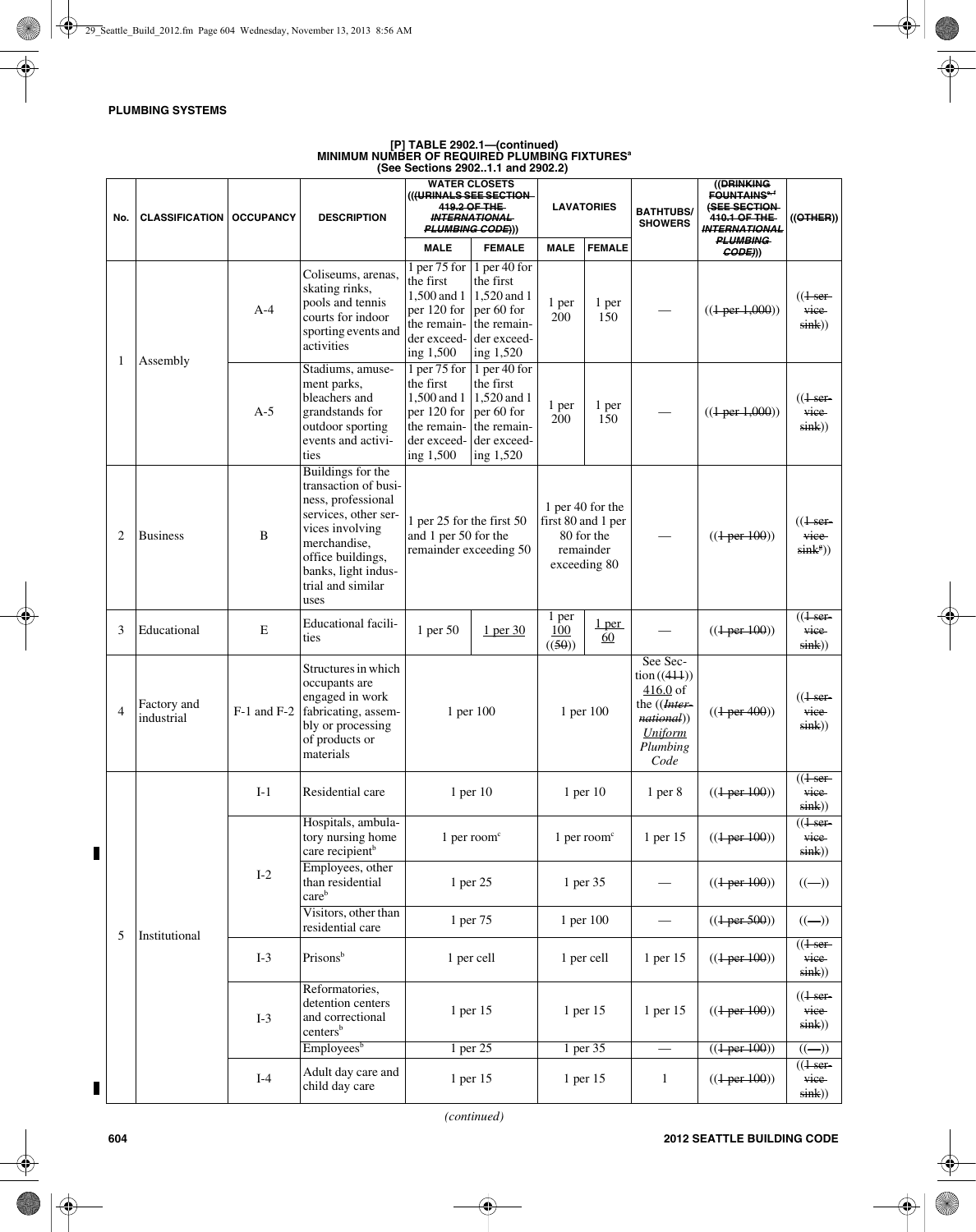| No. | <b>CLASSIFICATION   OCCUPANCY</b> |                | <b>DESCRIPTION</b>                                                                                                        | <b>WATER CLOSETS</b><br>(((URINALS SEE-<br>SECTION 419.2<br>OF THE<br><b>INTERNATIONAL</b><br><b>PLUMBING</b><br>GODE)) | <b>LAVATORIES</b>            | <b>BATHTUBS</b><br><b>OR</b><br><b>SHOWERS</b>                                                                           | ((DRINKING<br><b>FOUNTAINS<sup>6,4</sup></b><br>(SEE SECTION-<br>410.1 OF THE<br><b>INTERNATIONAL</b><br><b>PLUMBING</b><br>CODE))) | $((\theta$ THER)                                                                                                                |
|-----|-----------------------------------|----------------|---------------------------------------------------------------------------------------------------------------------------|-------------------------------------------------------------------------------------------------------------------------|------------------------------|--------------------------------------------------------------------------------------------------------------------------|-------------------------------------------------------------------------------------------------------------------------------------|---------------------------------------------------------------------------------------------------------------------------------|
|     |                                   |                |                                                                                                                           | <b>MALE</b><br><b>FEMALE</b>                                                                                            | <b>MALE</b><br><b>FEMALE</b> |                                                                                                                          |                                                                                                                                     |                                                                                                                                 |
| 6   | Mercantile                        | M              | Retail stores, ser-<br>vice stations,<br>shops, salesrooms,<br>markets and shop-<br>ping centers                          | 1 per 500                                                                                                               | 1 per 750                    |                                                                                                                          | $((1-per1,000))$                                                                                                                    | $((1)$ service<br>$sink^g$ )                                                                                                    |
|     |                                   | $R-1$          | Hotels, motels,<br>boarding houses<br>(transient)                                                                         | 1 per sleeping<br>unit                                                                                                  | 1 per sleeping<br>unit       | 1 per<br>sleeping<br>unit                                                                                                | $((-))$                                                                                                                             | $((1 \text{ service sink}))$                                                                                                    |
| 7   | Residential                       | $R-2$          | Dormitories, frater-<br>nities, sororities<br>and boarding<br>houses (not tran-<br>sient)                                 | $1$ per $10$                                                                                                            | $1$ per $10$                 | 1 <sub>per</sub> 8                                                                                                       | $((1-per100))$                                                                                                                      | $((1 \text{ service sink}))$                                                                                                    |
|     |                                   | $R-2$          | Apartment house                                                                                                           | 1 per dwelling<br>unit                                                                                                  | 1 per dwelling<br>unit       | 1 per<br>dwelling<br>unit                                                                                                | $((-))$                                                                                                                             | $((1 - k)$ kitchen sink<br>per dwelling<br>unit; 1 auto-<br>matic clothes.<br>washer connec-<br>tion per 20<br>dwelling units)) |
|     |                                   | $R-3$          | One- and two-fam-<br>ily dwellings                                                                                        | 1 per dwelling<br>unit                                                                                                  | 1 per dwelling<br>unit       | 1 per<br>dwelling<br>unit                                                                                                | $((-))$                                                                                                                             | ((1 kitchen sink-<br>per dwelling<br>unit; 1 auto-<br>matic clothes.<br>washer connec-<br>tion per dwelling<br>unit()           |
|     |                                   | $R-3$          | Congregate living<br>facilities with 16 or<br>fewer persons                                                               | $1$ per $10$                                                                                                            | $1$ per $10$                 | $1$ per $8$                                                                                                              | $((1-per100))$                                                                                                                      | ((1 service sink))                                                                                                              |
|     |                                   | $((R-4))$      | ((Congregate living<br>facilities with 16 or<br>fewer persons))                                                           | $((1-per10))$                                                                                                           | $((1-per10))$                | $((1 \text{ per } 8))$                                                                                                   | $((1-per100))$                                                                                                                      | $((1 \text{ service sink}))$                                                                                                    |
| 8   | Storage                           | $S-1$<br>$S-2$ | Structures for the<br>storage of goods,<br>warehouses, store-<br>houses and freight<br>depots, low and<br>moderate hazard | 1 per 100                                                                                                               | 1 per 100                    | See Sec-<br>tion<br>((444))<br>$416.0$ of<br>the<br>((Interna-<br><i>tional</i> ))<br><b>Uniform</b><br>Plumbing<br>Code | $((1-per1,000))$                                                                                                                    | $((1 \text{ service sink}))$                                                                                                    |

# **[P] TABLE 2902.1**—**continued MINIMUM NUMBER OF REQUIRED PLUMBING FIXTURESa (See Sections 2902.1.1 and 2902.2)**

a. The fixtures shown are based on one fixture being the minimum required for the number of persons indicated or any fraction of the number of persons indicated. The number of occupants shall be determined by this code.

b. Toilet facilities for employees shall be separate from facilities for inmates or care recipients.

c. A single-occupant toilet room with one water closet and one lavatory serving not more than two adjacent patient sleeping units shall be permitted where such room is provided with direct access from each patient sleeping unit and with provisions for privacy.

d. The occupant load for seasonal outdoor seating and entertainment areas shall be included when determining the minimum number of facilities required.

((e.The minimum number of required drinking fountains shall comply with Table 2902.1 and Chapter 11.

f. Drinking fountains are not required for an occupant load of 15 or fewer.

g. For business and mercantile occupancies with an occupant load of 15 or fewer, service sinks shall not be required.))

П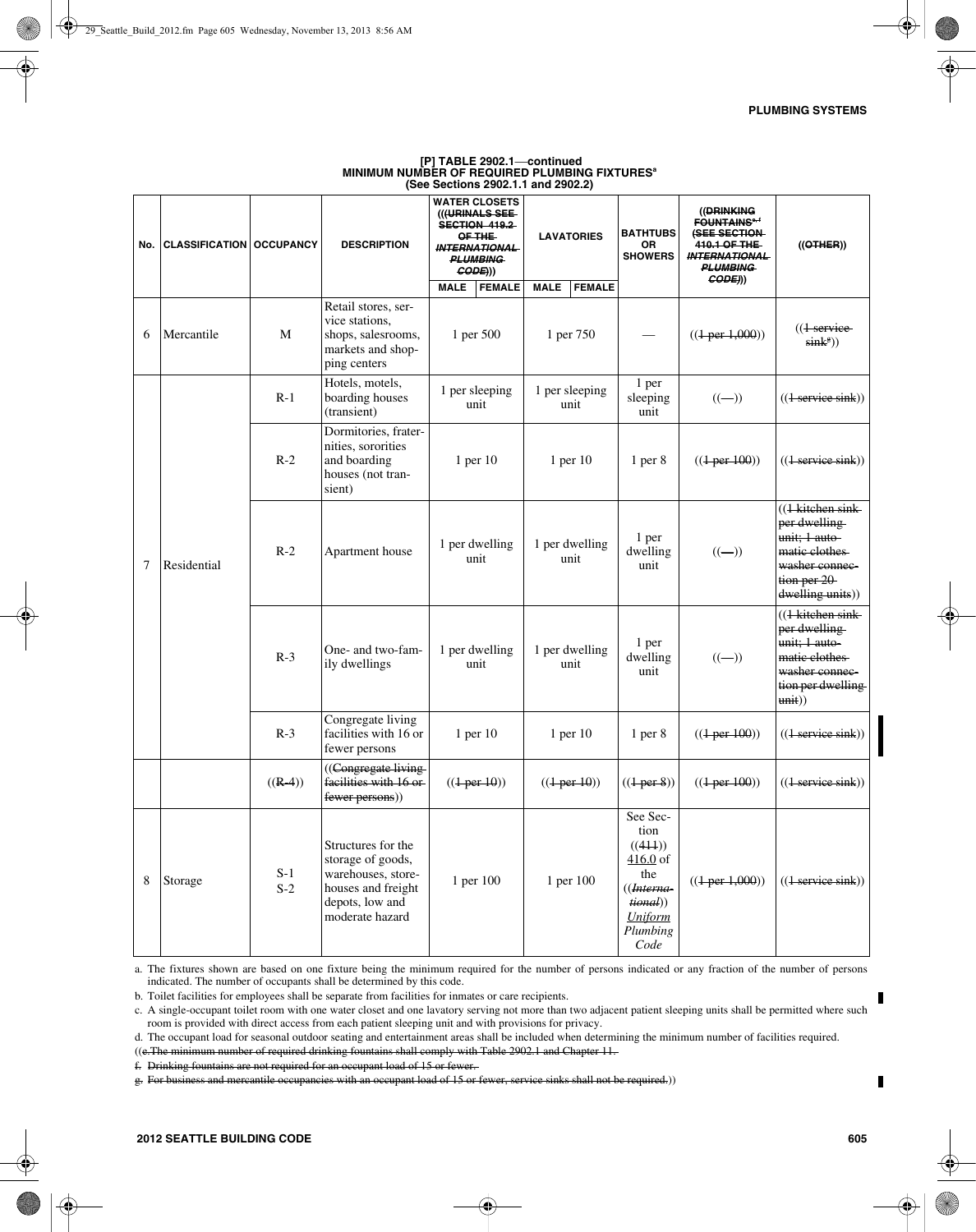**2902.1.1.1 Private offices.** Fixtures only accessible to private offices shall not be counted to determine compliance with this section.

**2902.1.1.2 Urinals.** Where urinals are provided, one water closet less than the number specified may be provided for each urinal installed, except the number of water closets in such cases shall not be reduced to less than one quarter (25 percent) of the minimum specified. For men's facilities serving 26 or more persons, not less than one urinal shall be provided.

**[P] 2902.1.2 Family or assisted-use toilet and bath fixtures.** Fixtures located within family or assisted-use toilet and bathing rooms required by Section 1109.2.1 are permitted to be included in the number of required fixtures for either the male or female occupants in assembly and mercantile occupancies.

**[P] 2902.2 Separate facilities.** Where plumbing fixtures are required, separate facilities shall be provided for each sex.

### **Exceptions:**

- 1. Separate facilities shall not be required for *dwelling units* and *sleeping units*.
- 2. Separate facilities shall not be required in structures or tenant spaces with a total *occupant load*, including both employees and customers, of 15 or less.
- 3. Separate facilities shall not be required in mercantile occupancies in which the maximum occupant load is 100 or less.

**[P] 2902.2.1 Family or assisted-use toilet facilities serving as separate facilities.** Where a building or tenant space requires a separate toilet facility for each sex and each toilet facility is required to have only one water closet, two family/assisted-use toilet facilities shall be permitted to serve as the required separate facilities. Family or assisted-use toilet facilities shall not be required to be identified for exclusive use by either sex as required by Section 2902.4.

**[P] 2902.3 Employee and public toilet facilities.** Customers, patrons and visitors shall be provided with public toilet facilities in structures and tenant spaces intended for public utilization. The number of plumbing fixtures located within the required toilet facilities shall be provided in accordance with Section 2902.1 for all users. Employees shall be provided with toilet facilities in all occupancies. Employee toilet facilities shall either be separate or combined employee and public toilet facilities.

**Exception:** Public toilet facilities shall not be required in open or enclosed parking garages. Toilet facilities shall not be required in parking garages where there are no parking attendants.

**[P] 2902.3.1 Access.** The route to the public toilet facilities required by Section 2902.3 shall not pass through kitchens, food preparation areas, unpackaged food storage areas, storage rooms or closets. Access to the required facilities shall be from within the building or from the exterior of the building. Access to toilets serving multiple tenants shall be through a common use area and not through an area controlled by a tenant. All routes shall comply with the accessibility requirements of this code. The public shall have access to the required toilet facilities at all times that the building is occupied. For other requirements for plumbing facilities, see Chapter 11.

**2902.3.1.1 Food preparation areas.** Toilet rooms shall not open directly into a room used for the preparation of food for service to the public or residents of Group R-2 boarding homes and residential treatment facilities licensed by Washington state.

**[P] 2902.3.2 Location of toilet facilities in occupancies other than malls.** In occupancies other than covered and open mall buildings, the required *public* and employee toilet facilities shall be located not more than one story above or below the space required to be provided with toilet facilities, or conveniently in a building adjacent thereto on the same property, and the path of travel to such facilities shall not exceed a distance of 500 feet (152 m).

**Exception:** The location and maximum travel distances to required employee facilities in factory and industrial occupancies are permitted to exceed that required by this section, provided that the location and maximum travel distance are *approved*.

**[P] 2902.3.3 Location of toilet facilities in malls.** In covered and open mall buildings, the required *public* and employee toilet facilities shall be located not more than one story above or below the space required to be provided with toilet facilities, and the path of travel to such facilities shall not exceed a distance of 300 feet (91 440 mm). In mall buildings, the required facilities shall be based on total square footage  $(m^2)$  within a covered mall building or within the perimeter line of an open mall building, and facilities shall be installed in each individual store or in a central toilet area located in accordance with this section. The maximum travel distance to central toilet facilities in mall buildings shall be measured from the main entrance of any store or tenant space. In mall buildings, where employees' toilet facilities are not provided in the individual store, the maximum travel distance shall be measured from the employees' work area of the store or tenant space.

**[P] 2902.3.4 Pay facilities.** Where pay facilities are installed, such facilities shall be in excess of the required minimum facilities. Required facilities shall be free of charge.

**[P] 2902.3.5 Door locking.** Where a toilet room is provided for the use of multiple occupants, the egress door for the room shall not be lockable from the inside of the room. This section does not apply to family or assisted-use toilet rooms.

**[P] 2902.4 Signage.** Required public facilities shall be designated by a legible sign for each sex. Signs shall be readily visible and located near the entrance to each toilet facility. Signs for accessible toilet facilities shall comply with Section 1110.

**[P] 2902.4.1 Directional signage.** Directional signage indicating the route to the public facilities shall be ((posted in accordance with Section 3107. Such signage shall be))